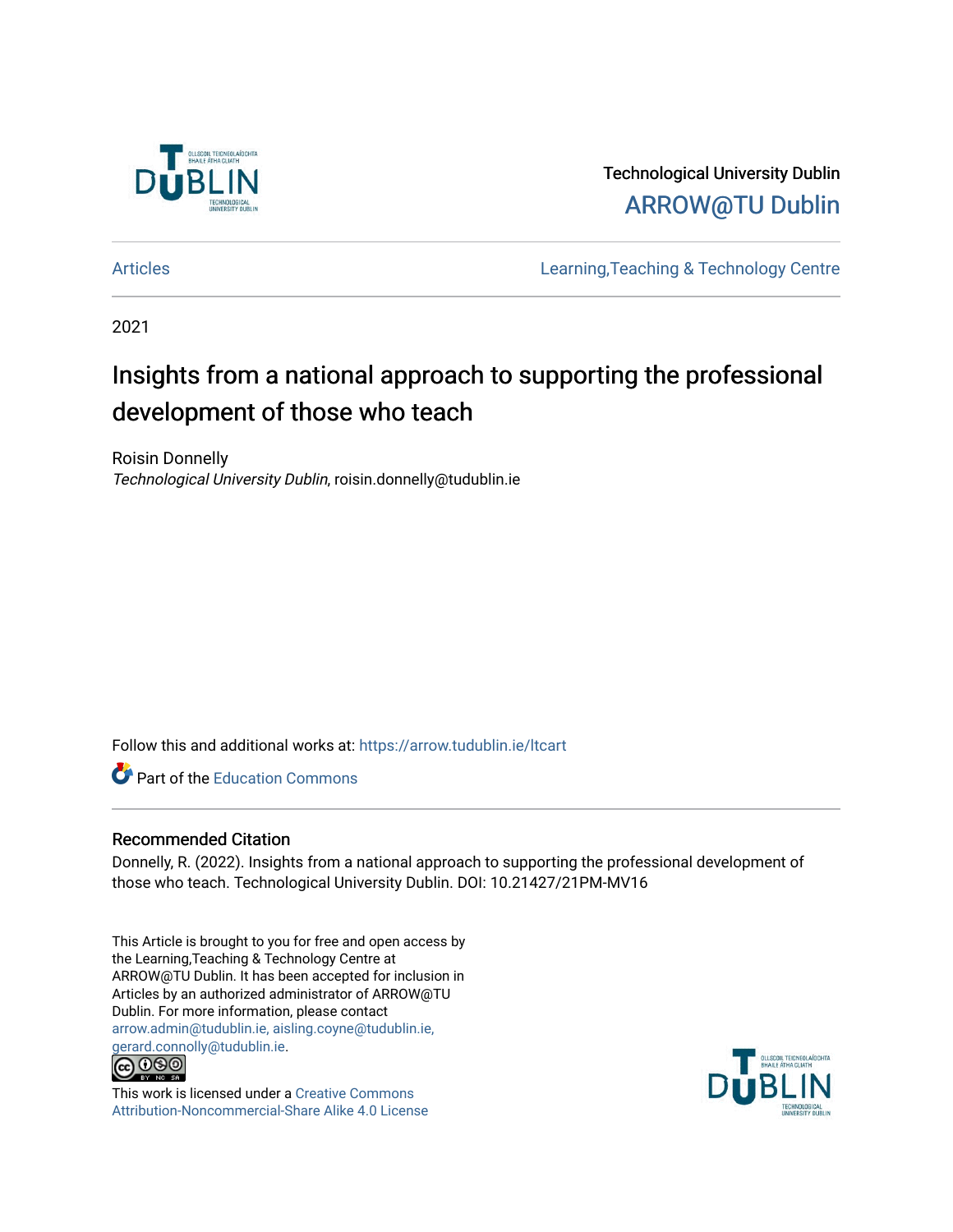## **FORUM INSIGHT** December 2021

# Insights from a National Approach to Supporting the Professional Development of Those Who Teach

This *Forum Insight* focuses on the national Open Courses initiative, established by the National Forum and sectoral colleagues in 2017. It considers what has been learned from this flexible, innovative approach to supporting the professional development of those who teach across higher and further education.

### **Context**

Following an extensive process of national consultation and evidence building, Ireland published its National Framework for the Professional Development of All Staff Who Teach in Higher Education<sup>1</sup> in 2016. The Framework was piloted in 2017 among 230 staff across Irish higher education<sup>2</sup> and its nationwide implementation was since incorporated as a high-level target within various national policies (see, for example, the Higher Education System Performance Framework 2018-203 and the Charter for Irish Universities<sup>4</sup>). The Framework is grounded in a desire, voiced by those who teach across all institutions, that the value of professional development be understood and recognised, in all its forms, for all who teach.

As part of the implementation of the Framework, the National Forum, in collaboration with teams of colleagues across the higher education sector, undertook the development of a range of open-access professional development opportunities - Open Courses<sup>5</sup>. Each Open Course is linked to the National Professional Development Framework and has an associated digital badge, offering national recognition for commitment to professional development and supporting lifelong learning and career mobility across the sector. Through facilitator training, course participants can also earn a facilitator badge enabling them to go on to deliver the given Open Courses in the future.

Open Courses have allowed emerging professional development needs to be responded to in a timely manner. The development process is established and supporting resources are available so that when a need is identified, a development team can be put in place. Open Courses have also leveraged existing expertise and fostered partnerships between national bodies. Courses have been developed by the National Forum in collaboration with, for example, the Irish University Association, the

Association for Higher Education Access & Disability (AHEAD), the Library Association of Ireland and the National Student Engagement Programme. Topics of existing courses include, for example, getting started with personal and professional digital capacity, universal design for learning, communityengaged learning, student engagement in decision-making, entrepreneurship education, digital policy development, and programme-focused assessment.

To date, 21 Open Courses have been developed, with over 500 facilitators trained and over 3,000 participants taking part.

### **Key Insights from Open Courses**

The following insights have been gathered from participant feedback and ongoing internal evaluations of the Open Courses initiative.

1 **As with any initiative, communication is key …**

… The main ways participants hear about Open Courses is from colleagues, the National Forum website or through social media. Individual emails from course facilitators to participants were also seen as highly effective in supporting participants during a course.

- 2 **Links to national frameworks and structures matter …** … The majority of participants who complete an Open Course plan to continue to engage with the National Professional Development Framework following the course, allowing for sustained professional development over the longer term.
- 3 **Giving an option to complete a facilitator course builds capacity and fosters collective ownership …** … Approximately half of participants have indicated an intention to also complete the facilitator badge at some point. To date, one in six participants have already done so.
- 4 **It is important to engage with participant expectations from the outset …**

… The expectations from an Open Course were exceeded, met or mostly met for the majority of participants.

- 1 See the Framework here: https://hub.teachingandlearning.ie/resource/national-professional-development-framework-for-all-staff-who-teach-inhigher-education/
- 2 See pilot report here: https://hub.teachingandlearning.ie/resource/irelands-national-professional-development-framework-summary-findings-ofthe-initial-implementation/
- 3 See Performance Framework here: https://hea.ie/resources/publications/higher-education-system-performance-framework-2018-2020/
- 4 See Charter here: https://www.iua.ie/ouruniversities/charter-for-irish-universities/
- 5 Further detail on the nature, structure and range of Open Courses can be accessed at opencourses.ie